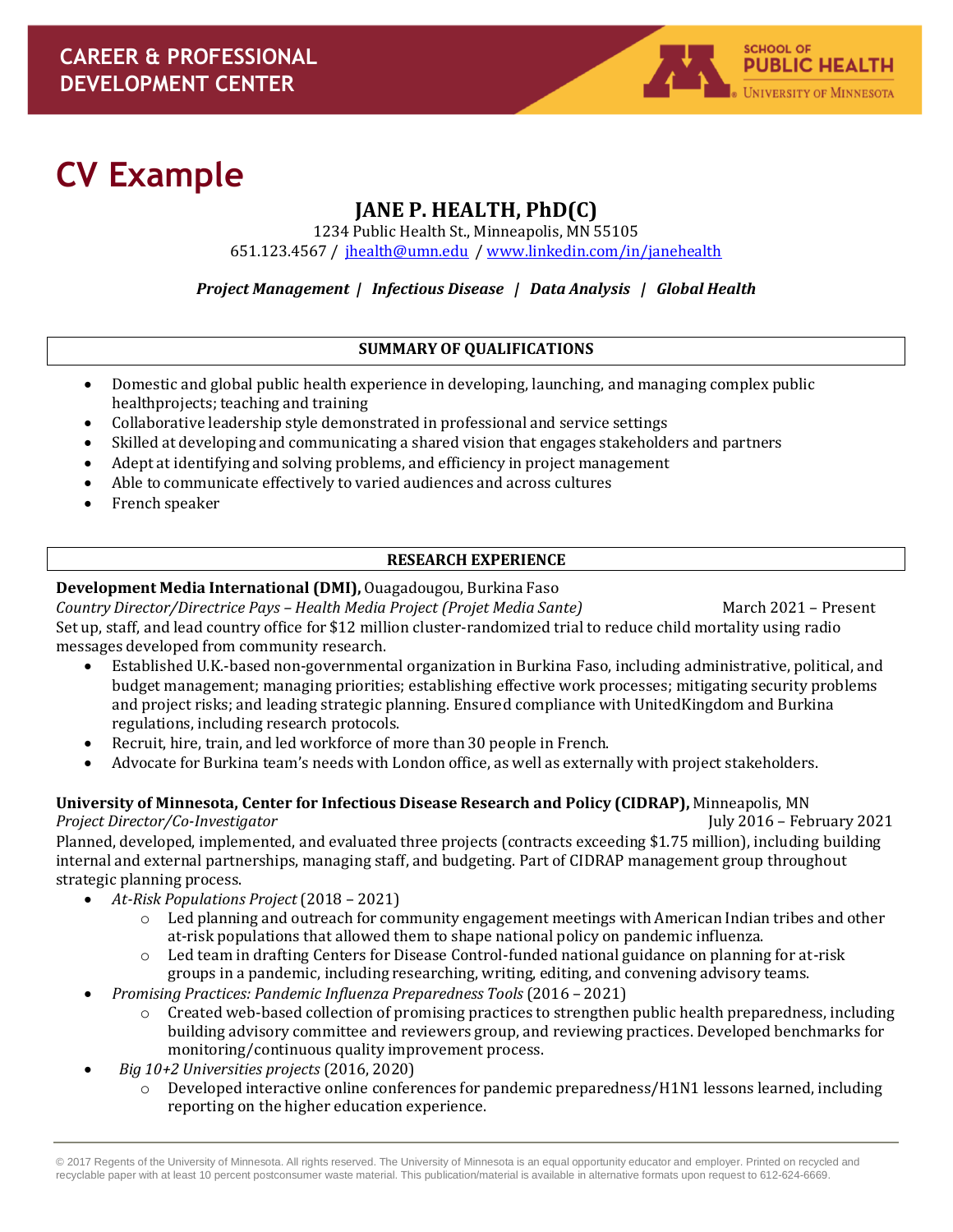| <b>TEACHING EXPERIENCE</b>                                                                                                                           |                   |  |  |
|------------------------------------------------------------------------------------------------------------------------------------------------------|-------------------|--|--|
| University of Minnesota, School of Public Health, Minneapolis, MN                                                                                    |                   |  |  |
| Instructor (International Project Planning; Pandemic Influenza)<br>Overhauled and adapted course; received strong student evaluations.<br>$\bullet$  | $2019 - 2021$     |  |  |
| St. Cloud State University, School of Mass Communications, St. Cloud, MN<br>Instructor (News Reporting)                                              | 2007              |  |  |
| Volunteers of America (Adult Night High School), Minneapolis, MN<br>Teacher (English)                                                                | 2014              |  |  |
| <b>EDUCATION</b>                                                                                                                                     |                   |  |  |
| University of Minnesota, School of Public Health, Minneapolis, MN                                                                                    |                   |  |  |
| Epidemiology PHD candidate                                                                                                                           | Expected May 2022 |  |  |
| University of Minnesota, School of Public Health, Minneapolis, MN<br>Master of Public Health Administration and Policy, Concentration: Global Health | May 2016          |  |  |

*Monitoring and Evaluation (M&E) Consultant* May – July 2019 • Developed M&E plan for World Bank-funded avian/pandemic influenza grant, including training and fostering

*Pandemic Planner* January – July 2016 • Analyzed operations, client needs, and supply chain, and created customized emergency response plan.

• Trained staff, developed recommendations and pandemic plan, and evaluated impact of project.

**National Emergency Management Agency of Mongolia,** Ulaanbaatar, Mongolia

**Open Arms of Minnesota (non-profit nutrition agency),** Minneapolis, MN

collaboration among four agencies.

#### **St. Cloud State University,** St. Cloud, MN

*Bachelor of Science in Mass Communications and French* Manuscular Manuscular May 2003

| <b>FELLOWSHIPS</b>                                                                                                                                                                                 |      |  |
|----------------------------------------------------------------------------------------------------------------------------------------------------------------------------------------------------|------|--|
| <b>American Marshall Memorial Fellow</b>                                                                                                                                                           | 2013 |  |
| Traveled Europe with 17 other young American leaders identified by the German Marshall Fund.<br>$\bullet$                                                                                          |      |  |
| Poynter Institute for Media Studies, "Reporting on Race Relations," St. Petersburg, FL<br>Taught journalists to assess personal bias and raise the level of public discourse on race.<br>$\bullet$ | 2012 |  |

| AWARDS, COMMUNITY SERVICE AND PROFESSIONAL AFFILIATIONS                         |                                                                                                    |  |  |
|---------------------------------------------------------------------------------|----------------------------------------------------------------------------------------------------|--|--|
| Minnesota Public Health Association (MPHA), Minneapolis, MN<br>$2014$ – Present |                                                                                                    |  |  |
|                                                                                 | Secretary - communications, board development, leadership team and strategic planning. (2019-2021) |  |  |
|                                                                                 | Policy and Advocacy Committee - wrote policies on methamphetamine and on influenza. (2014-2018)    |  |  |